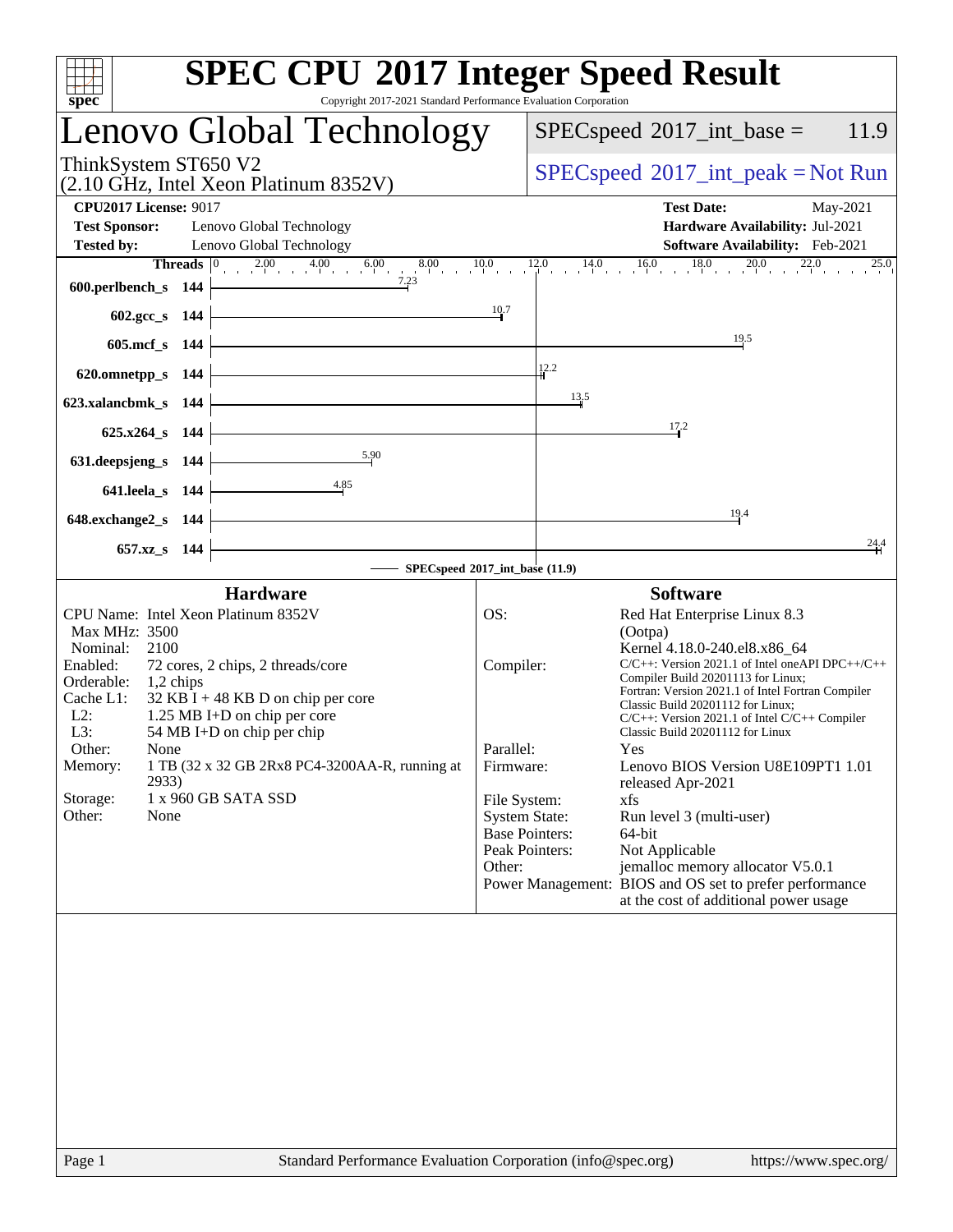

#### **[SPEC CPU](http://www.spec.org/auto/cpu2017/Docs/result-fields.html#SPECCPU2017IntegerSpeedResult)[2017 Integer Speed Result](http://www.spec.org/auto/cpu2017/Docs/result-fields.html#SPECCPU2017IntegerSpeedResult)** Copyright 2017-2021 Standard Performance Evaluation Corporation

# Lenovo Global Technology

(2.10 GHz, Intel Xeon Platinum 8352V)

 $SPEC speed^{\circ}2017\_int\_base = 11.9$ 

### ThinkSystem ST650 V2  $SPECspeed^{\circ}2017\_int\_peak = Not Run$  $SPECspeed^{\circ}2017\_int\_peak = Not Run$

**[Test Sponsor:](http://www.spec.org/auto/cpu2017/Docs/result-fields.html#TestSponsor)** Lenovo Global Technology **[Hardware Availability:](http://www.spec.org/auto/cpu2017/Docs/result-fields.html#HardwareAvailability)** Jul-2021 **[Tested by:](http://www.spec.org/auto/cpu2017/Docs/result-fields.html#Testedby)** Lenovo Global Technology **[Software Availability:](http://www.spec.org/auto/cpu2017/Docs/result-fields.html#SoftwareAvailability)** Feb-2021

**[CPU2017 License:](http://www.spec.org/auto/cpu2017/Docs/result-fields.html#CPU2017License)** 9017 **[Test Date:](http://www.spec.org/auto/cpu2017/Docs/result-fields.html#TestDate)** May-2021

### **[Results Table](http://www.spec.org/auto/cpu2017/Docs/result-fields.html#ResultsTable)**

| <b>Base</b>                 |                |                |       |                |       | <b>Peak</b>    |       |                |                |              |                |              |                |              |
|-----------------------------|----------------|----------------|-------|----------------|-------|----------------|-------|----------------|----------------|--------------|----------------|--------------|----------------|--------------|
| <b>Benchmark</b>            | <b>Threads</b> | <b>Seconds</b> | Ratio | <b>Seconds</b> | Ratio | <b>Seconds</b> | Ratio | <b>Threads</b> | <b>Seconds</b> | <b>Ratio</b> | <b>Seconds</b> | <b>Ratio</b> | <b>Seconds</b> | <b>Ratio</b> |
| $600.$ perlbench_s          | 144            | 245            | 7.24  | 246            | 7.22  | 246            | 7.23  |                |                |              |                |              |                |              |
| $602.\text{gcc}\_\text{s}$  | 144            | 375            | 10.6  | 374            | 10.7  | 372            | 10.7  |                |                |              |                |              |                |              |
| $605$ .mcf s                | 144            | 242            | 19.5  | 242            | 19.5  | 242            | 19.5  |                |                |              |                |              |                |              |
| 620.omnetpp_s               | 144            | 134            | 12.2  | 135            | 12.1  | 133            | 12.2  |                |                |              |                |              |                |              |
| 623.xalancbmk_s             | 144            | 105            | 13.5  | 104            | 13.6  | 105            | 13.5  |                |                |              |                |              |                |              |
| 625.x264 s                  | 144            | 103            | 17.2  | 103            | 17.2  | 103            | 17.1  |                |                |              |                |              |                |              |
| 631.deepsjeng_s             | 144            | 243            | 5.90  | 243            | 5.90  | 242            | 5.91  |                |                |              |                |              |                |              |
| 641.leela s                 | 144            | 351            | 4.86  | 352            | 4.85  | 352            | 4.85  |                |                |              |                |              |                |              |
| 648.exchange2_s             | 144            | 152            | 19.4  | 152            | 19.4  | 152            | 19.4  |                |                |              |                |              |                |              |
| $657.xz$ <sub>_S</sub>      | 144            | 252            | 24.6  | 254            | 24.4  | 253            | 24.4  |                |                |              |                |              |                |              |
| $SPECspeed*2017$ int base = |                |                | 11.9  |                |       |                |       |                |                |              |                |              |                |              |

**[SPECspeed](http://www.spec.org/auto/cpu2017/Docs/result-fields.html#SPECspeed2017intpeak)[2017\\_int\\_peak =](http://www.spec.org/auto/cpu2017/Docs/result-fields.html#SPECspeed2017intpeak) Not Run**

Results appear in the [order in which they were run.](http://www.spec.org/auto/cpu2017/Docs/result-fields.html#RunOrder) Bold underlined text [indicates a median measurement.](http://www.spec.org/auto/cpu2017/Docs/result-fields.html#Median)

### **[Operating System Notes](http://www.spec.org/auto/cpu2017/Docs/result-fields.html#OperatingSystemNotes)**

Stack size set to unlimited using "ulimit -s unlimited"

### **[Environment Variables Notes](http://www.spec.org/auto/cpu2017/Docs/result-fields.html#EnvironmentVariablesNotes)**

```
Environment variables set by runcpu before the start of the run:
KMP_AFFINITY = "granularity=fine,scatter"
LD_LIBRARY_PATH =
      "/home/cpu2017-1.1.5-ic2021.1-revB/lib/intel64:/home/cpu2017-1.1.5-ic202
      1.1-revB/je5.0.1-64"
MALLOC_CONF = "retain:true"
OMP_STACKSIZE = "192M"
```
### **[General Notes](http://www.spec.org/auto/cpu2017/Docs/result-fields.html#GeneralNotes)**

 Binaries compiled on a system with 1x Intel Core i9-7980XE CPU + 64GB RAM memory using Redhat Enterprise Linux 8.0 Transparent Huge Pages enabled by default Prior to runcpu invocation Filesystem page cache synced and cleared with: sync; echo 3> /proc/sys/vm/drop\_caches NA: The test sponsor attests, as of date of publication, that CVE-2017-5754 (Meltdown) is mitigated in the system as tested and documented. Yes: The test sponsor attests, as of date of publication, that CVE-2017-5753 (Spectre variant 1) is mitigated in the system as tested and documented. Yes: The test sponsor attests, as of date of publication, that CVE-2017-5715 (Spectre variant 2) is mitigated in the system as tested and documented.

**(Continued on next page)**

| Page 2 | Standard Performance Evaluation Corporation (info@spec.org) | https://www.spec.org/ |
|--------|-------------------------------------------------------------|-----------------------|
|--------|-------------------------------------------------------------|-----------------------|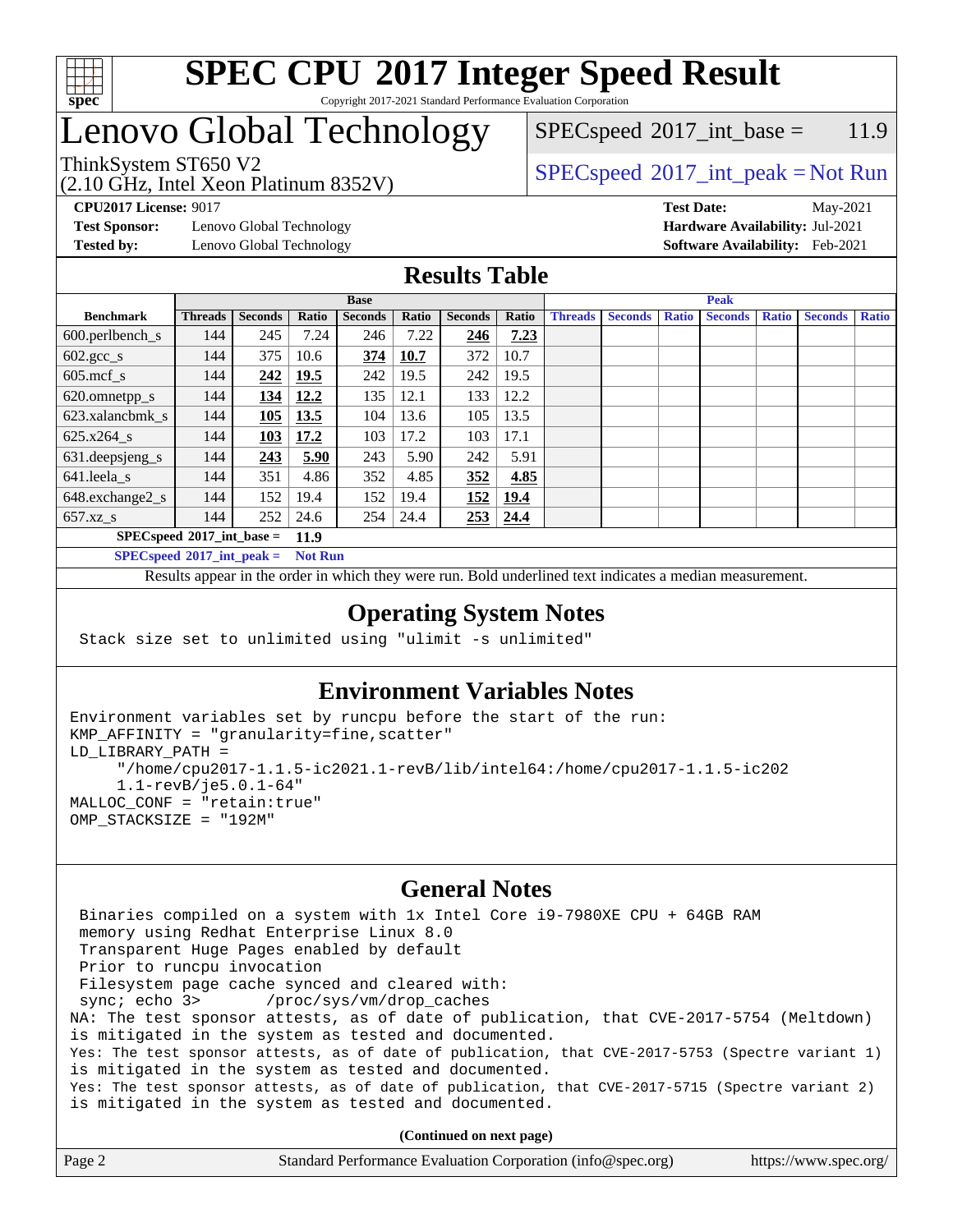

Copyright 2017-2021 Standard Performance Evaluation Corporation

## Lenovo Global Technology

 $SPECspeed^{\circ}2017\_int\_base = 11.9$  $SPECspeed^{\circ}2017\_int\_base = 11.9$ 

(2.10 GHz, Intel Xeon Platinum 8352V)

ThinkSystem ST650 V2<br>  $\begin{array}{c} \text{SPEC speed} \textdegree 2017\_int\_peak = Not Run \end{array}$ 

**[CPU2017 License:](http://www.spec.org/auto/cpu2017/Docs/result-fields.html#CPU2017License)** 9017 **[Test Date:](http://www.spec.org/auto/cpu2017/Docs/result-fields.html#TestDate)** May-2021

**[Test Sponsor:](http://www.spec.org/auto/cpu2017/Docs/result-fields.html#TestSponsor)** Lenovo Global Technology **[Hardware Availability:](http://www.spec.org/auto/cpu2017/Docs/result-fields.html#HardwareAvailability)** Jul-2021 **[Tested by:](http://www.spec.org/auto/cpu2017/Docs/result-fields.html#Testedby)** Lenovo Global Technology **[Software Availability:](http://www.spec.org/auto/cpu2017/Docs/result-fields.html#SoftwareAvailability)** Feb-2021

Page 3 Standard Performance Evaluation Corporation [\(info@spec.org\)](mailto:info@spec.org) <https://www.spec.org/> **[General Notes \(Continued\)](http://www.spec.org/auto/cpu2017/Docs/result-fields.html#GeneralNotes)** jemalloc, a general purpose malloc implementation built with the RedHat Enterprise 7.5, and the system compiler gcc 4.8.5 sources available from jemalloc.net or <https://github.com/jemalloc/jemalloc/releases> **[Platform Notes](http://www.spec.org/auto/cpu2017/Docs/result-fields.html#PlatformNotes)** BIOS configuration: Choose Operating Mode set to Maximum Performance and then set it to Custom Mode C-States set to Legacy Sysinfo program /home/cpu2017-1.1.5-ic2021.1-revB/bin/sysinfo Rev: r6538 of 2020-09-24 e8664e66d2d7080afeaa89d4b38e2f1c running on localhost.localdomain Tue May 11 18:31:05 2021 SUT (System Under Test) info as seen by some common utilities. For more information on this section, see <https://www.spec.org/cpu2017/Docs/config.html#sysinfo> From /proc/cpuinfo model name : Intel(R) Xeon(R) Platinum 8352V CPU @ 2.10GHz 2 "physical id"s (chips) 144 "processors" cores, siblings (Caution: counting these is hw and system dependent. The following excerpts from /proc/cpuinfo might not be reliable. Use with caution.) cpu cores : 36 siblings : 72 physical 0: cores 0 1 2 3 4 5 6 7 8 9 10 11 12 13 14 15 16 17 18 19 20 21 22 23 24 25 26 27 28 29 30 31 32 33 34 35 physical 1: cores 0 1 2 3 4 5 6 7 8 9 10 11 12 13 14 15 16 17 18 19 20 21 22 23 24 25 26 27 28 29 30 31 32 33 34 35 From lscpu: Architecture: x86\_64 CPU op-mode(s): 32-bit, 64-bit Byte Order: Little Endian  $CPU(s):$  144 On-line CPU(s) list: 0-143 Thread(s) per core: 2 Core(s) per socket: 36 Socket(s): 2 NUMA node(s): 2 Vendor ID: GenuineIntel CPU family: 6 Model: 106 Model name: Intel(R) Xeon(R) Platinum 8352V CPU @ 2.10GHz Stepping: 6 **(Continued on next page)**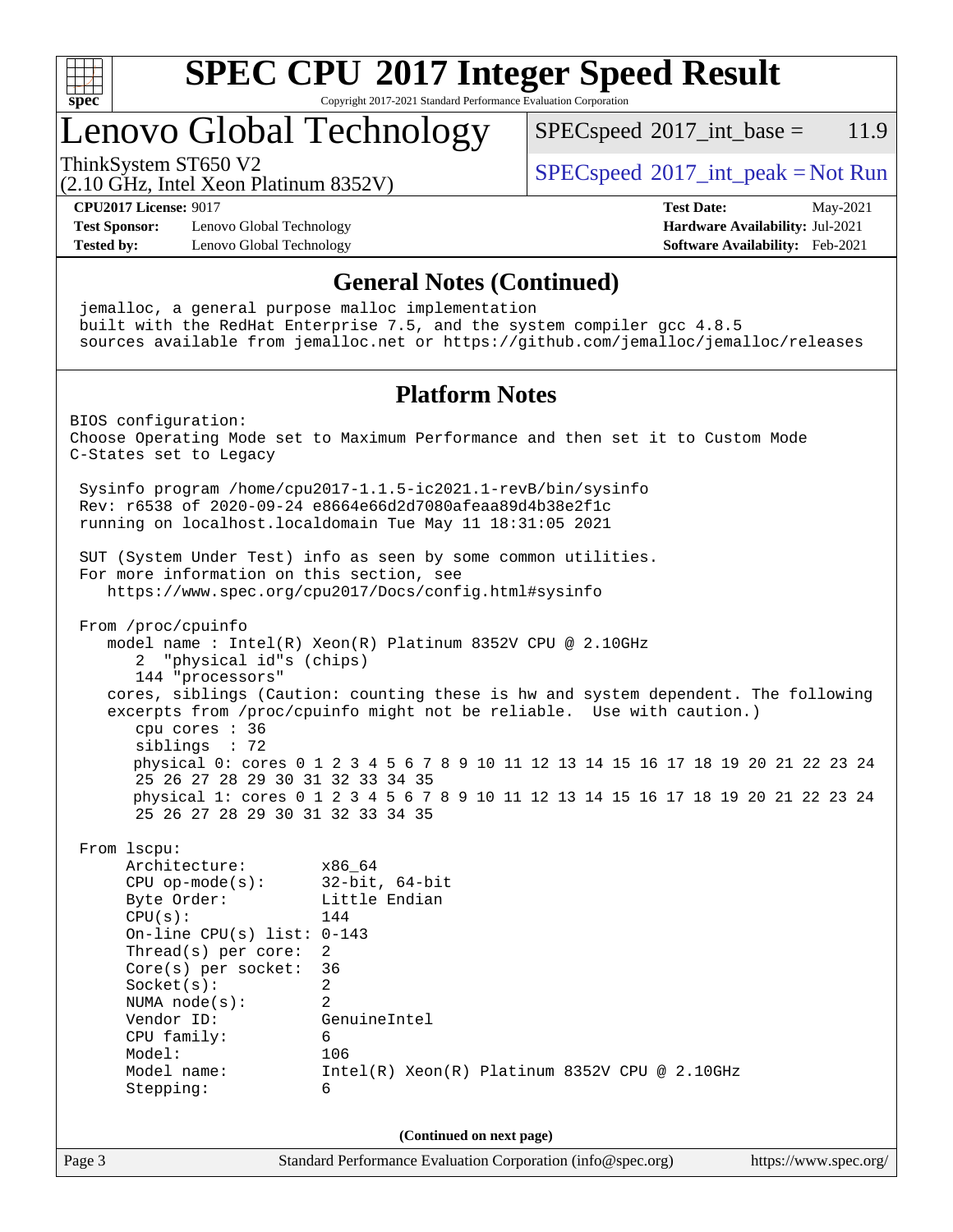

Copyright 2017-2021 Standard Performance Evaluation Corporation

Lenovo Global Technology

 $SPEC speed^{\circ}2017\_int\_base = 11.9$ 

(2.10 GHz, Intel Xeon Platinum 8352V)

ThinkSystem ST650 V2  $SPECspeed^{\circ}2017\_int\_peak = Not Run$  $SPECspeed^{\circ}2017\_int\_peak = Not Run$ 

**[Test Sponsor:](http://www.spec.org/auto/cpu2017/Docs/result-fields.html#TestSponsor)** Lenovo Global Technology **[Hardware Availability:](http://www.spec.org/auto/cpu2017/Docs/result-fields.html#HardwareAvailability)** Jul-2021 **[Tested by:](http://www.spec.org/auto/cpu2017/Docs/result-fields.html#Testedby)** Lenovo Global Technology **[Software Availability:](http://www.spec.org/auto/cpu2017/Docs/result-fields.html#SoftwareAvailability)** Feb-2021

**[CPU2017 License:](http://www.spec.org/auto/cpu2017/Docs/result-fields.html#CPU2017License)** 9017 **[Test Date:](http://www.spec.org/auto/cpu2017/Docs/result-fields.html#TestDate)** May-2021

#### **[Platform Notes \(Continued\)](http://www.spec.org/auto/cpu2017/Docs/result-fields.html#PlatformNotes)**

 CPU MHz: 2504.974 BogoMIPS: 4200.00 Virtualization: VT-x L1d cache: 48K L1i cache: 32K L2 cache: 1280K L3 cache: 55296K NUMA node0 CPU(s): 0-35,72-107 NUMA node1 CPU(s): 36-71,108-143 Flags: fpu vme de pse tsc msr pae mce cx8 apic sep mtrr pge mca cmov pat pse36 clflush dts acpi mmx fxsr sse sse2 ss ht tm pbe syscall nx pdpe1gb rdtscp lm constant\_tsc art arch\_perfmon pebs bts rep\_good nopl xtopology nonstop\_tsc cpuid aperfmperf pni pclmulqdq dtes64 monitor ds\_cpl vmx smx est tm2 ssse3 sdbg fma cx16 xtpr pdcm pcid dca sse4\_1 sse4\_2 x2apic movbe popcnt tsc\_deadline\_timer aes xsave avx f16c rdrand lahf\_lm abm 3dnowprefetch cpuid\_fault epb cat\_l3 invpcid\_single intel\_ppin ssbd mba ibrs ibpb stibp ibrs\_enhanced tpr\_shadow vnmi flexpriority ept vpid ept\_ad fsgsbase tsc\_adjust bmi1 hle avx2 smep bmi2 erms invpcid cqm rdt\_a avx512f avx512dq rdseed adx smap avx512ifma clflushopt clwb intel\_pt avx512cd sha\_ni avx512bw avx512vl xsaveopt xsavec xgetbv1 xsaves cqm\_llc cqm\_occup\_llc cqm\_mbm\_total cqm\_mbm\_local split\_lock\_detect wbnoinvd dtherm ida arat pln pts avx512vbmi umip pku ospke avx512\_vbmi2 gfni vaes vpclmulqdq avx512\_vnni avx512\_bitalg tme avx512\_vpopcntdq la57 rdpid md\_clear pconfig flush\_l1d arch\_capabilities /proc/cpuinfo cache data cache size : 55296 KB From numactl --hardware WARNING: a numactl 'node' might or might not correspond to a physical chip. available: 2 nodes (0-1) node 0 cpus: 0 1 2 3 4 5 6 7 8 9 10 11 12 13 14 15 16 17 18 19 20 21 22 23 24 25 26 27 28 29 30 31 32 33 34 35 72 73 74 75 76 77 78 79 80 81 82 83 84 85 86 87 88 89 90 91 92 93 94 95 96 97 98 99 100 101 102 103 104 105 106 107 node 0 size: 480314 MB node 0 free: 514643 MB node 1 cpus: 36 37 38 39 40 41 42 43 44 45 46 47 48 49 50 51 52 53 54 55 56 57 58 59 60 61 62 63 64 65 66 67 68 69 70 71 108 109 110 111 112 113 114 115 116 117 118 119 120 121 122 123 124 125 126 127 128 129 130 131 132 133 134 135 136 137 138 139 140 141 142 143 node 1 size: 479623 MB node 1 free: 515371 MB node distances: node 0 1 0: 10 20 1: 20 10 From /proc/meminfo MemTotal: 1056469388 kB **(Continued on next page)**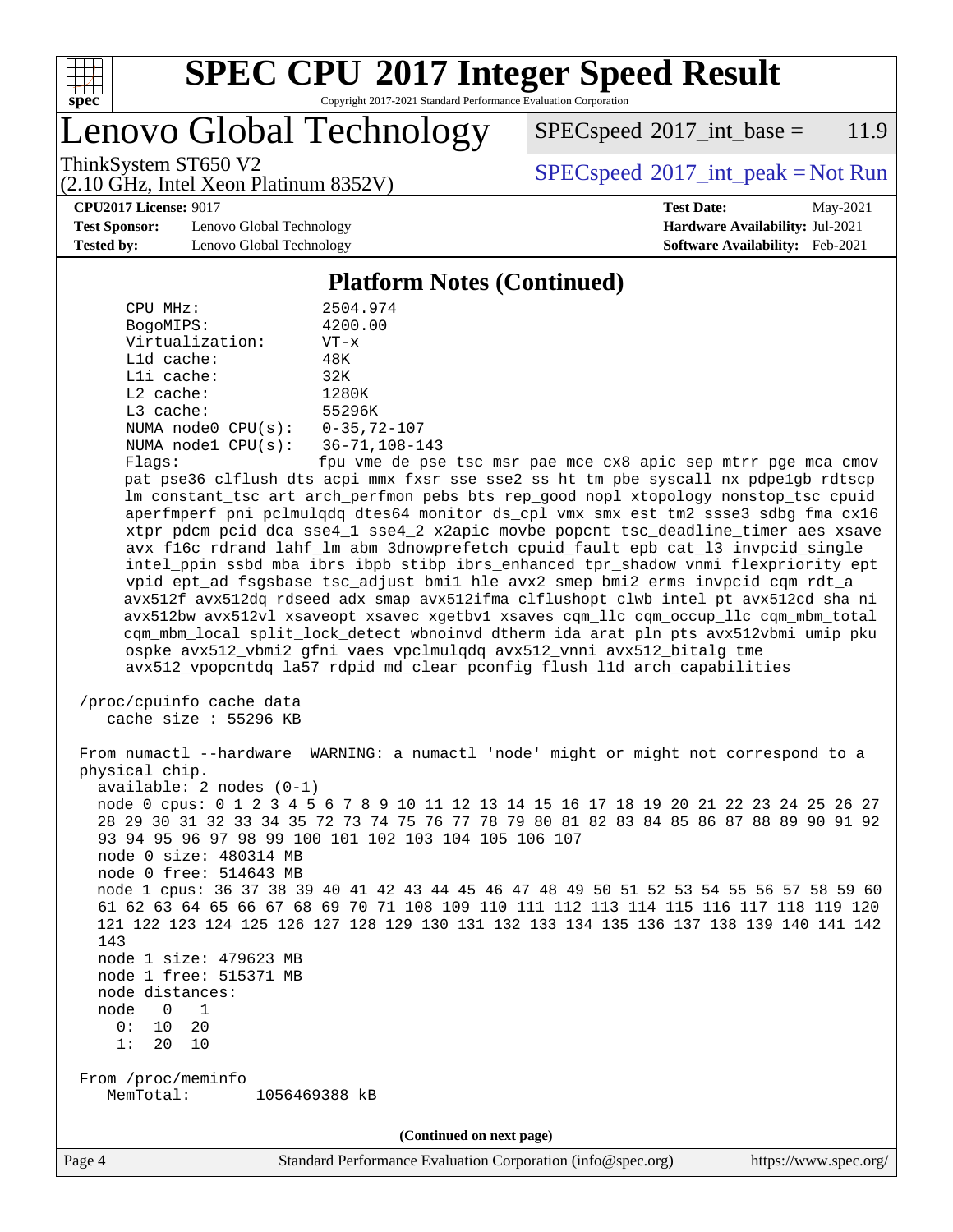

Copyright 2017-2021 Standard Performance Evaluation Corporation

## Lenovo Global Technology

 $SPECspeed^{\circ}2017\_int\_base = 11.9$  $SPECspeed^{\circ}2017\_int\_base = 11.9$ 

(2.10 GHz, Intel Xeon Platinum 8352V)

ThinkSystem ST650 V2<br>  $\begin{array}{c} \text{SPEC speed} \textdegree 2017\_int\_peak = Not Run \end{array}$ 

#### **[CPU2017 License:](http://www.spec.org/auto/cpu2017/Docs/result-fields.html#CPU2017License)** 9017 **[Test Date:](http://www.spec.org/auto/cpu2017/Docs/result-fields.html#TestDate)** May-2021

**[Test Sponsor:](http://www.spec.org/auto/cpu2017/Docs/result-fields.html#TestSponsor)** Lenovo Global Technology **[Hardware Availability:](http://www.spec.org/auto/cpu2017/Docs/result-fields.html#HardwareAvailability)** Jul-2021 **[Tested by:](http://www.spec.org/auto/cpu2017/Docs/result-fields.html#Testedby)** Lenovo Global Technology **[Software Availability:](http://www.spec.org/auto/cpu2017/Docs/result-fields.html#SoftwareAvailability)** Feb-2021

# **[Platform Notes \(Continued\)](http://www.spec.org/auto/cpu2017/Docs/result-fields.html#PlatformNotes)**

 HugePages\_Total: 0 Hugepagesize: 2048 kB /sbin/tuned-adm active Current active profile: throughput-performance From /etc/\*release\* /etc/\*version\* os-release: NAME="Red Hat Enterprise Linux" VERSION="8.3 (Ootpa)" ID="rhel" ID\_LIKE="fedora" VERSION\_ID="8.3" PLATFORM\_ID="platform:el8" PRETTY\_NAME="Red Hat Enterprise Linux 8.3 (Ootpa)" ANSI\_COLOR="0;31" redhat-release: Red Hat Enterprise Linux release 8.3 (Ootpa) system-release: Red Hat Enterprise Linux release 8.3 (Ootpa) system-release-cpe: cpe:/o:redhat:enterprise\_linux:8.3:ga uname -a: Linux localhost.localdomain 4.18.0-240.el8.x86\_64 #1 SMP Wed Sep 23 05:13:10 EDT 2020 x86\_64 x86\_64 x86\_64 GNU/Linux Kernel self-reported vulnerability status: CVE-2018-12207 (iTLB Multihit): Not affected CVE-2018-3620 (L1 Terminal Fault): Not affected Microarchitectural Data Sampling: Not affected CVE-2017-5754 (Meltdown): Not affected CVE-2018-3639 (Speculative Store Bypass): Mitigation: Speculative Store Bypass disabled via prctl and seccomp CVE-2017-5753 (Spectre variant 1): Mitigation: usercopy/swapgs barriers and \_\_user pointer sanitization CVE-2017-5715 (Spectre variant 2): Mitigation: Enhanced IBRS, IBPB: conditional, RSB filling CVE-2020-0543 (Special Register Buffer Data Sampling): Not affected CVE-2019-11135 (TSX Asynchronous Abort): Not affected run-level 3 May 11 18:28 SPEC is set to: /home/cpu2017-1.1.5-ic2021.1-revB Filesystem Type Size Used Avail Use% Mounted on /dev/sda4 xfs 818G 50G 768G 7% /home

**(Continued on next page)**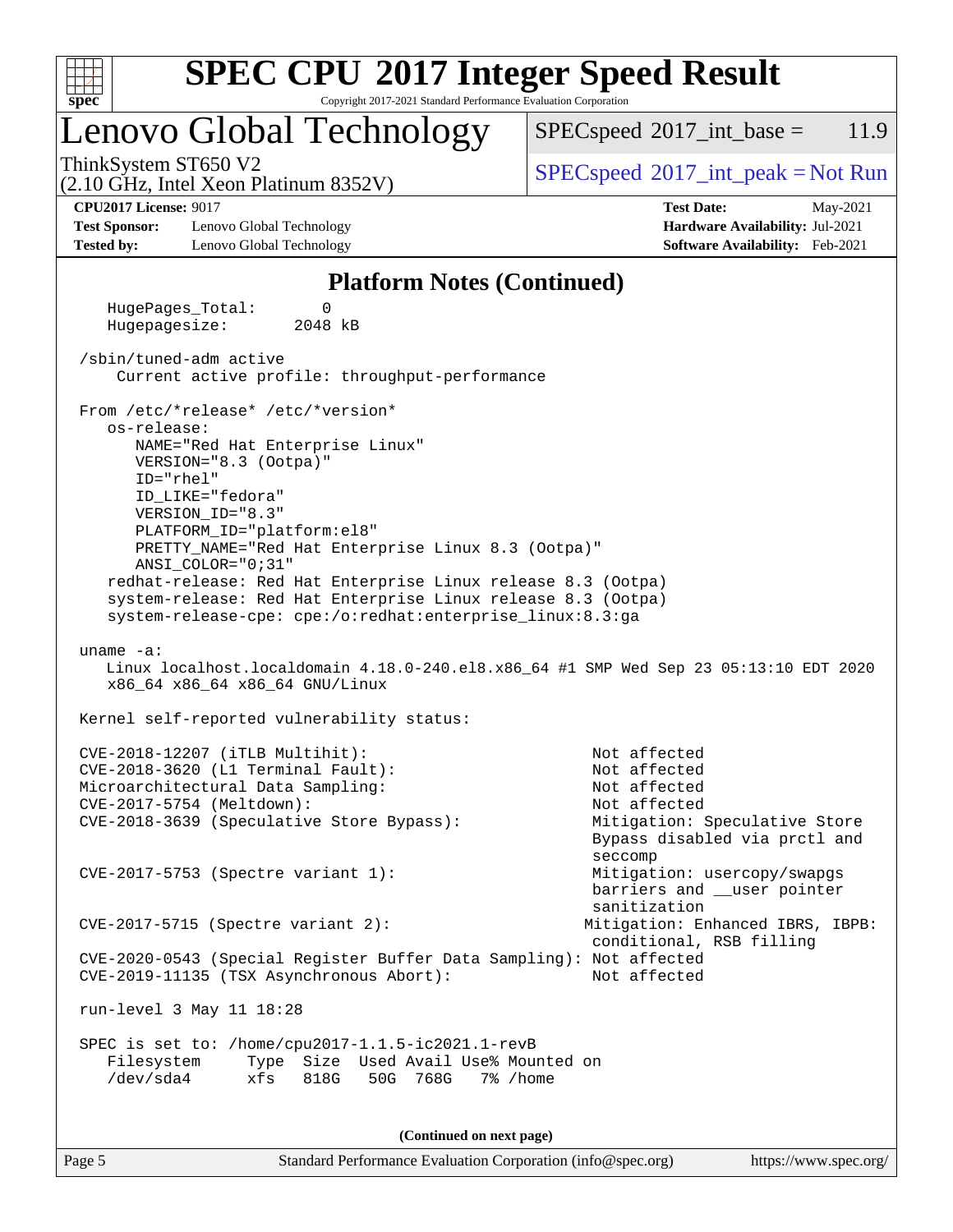

Copyright 2017-2021 Standard Performance Evaluation Corporation

# Lenovo Global Technology

 $SPEC speed^{\circ}2017\_int\_base = 11.9$ 

(2.10 GHz, Intel Xeon Platinum 8352V)

ThinkSystem ST650 V2  $SPECspeed^{\circ}2017\_int\_peak = Not Run$  $SPECspeed^{\circ}2017\_int\_peak = Not Run$ 

**[Test Sponsor:](http://www.spec.org/auto/cpu2017/Docs/result-fields.html#TestSponsor)** Lenovo Global Technology **[Hardware Availability:](http://www.spec.org/auto/cpu2017/Docs/result-fields.html#HardwareAvailability)** Jul-2021 **[Tested by:](http://www.spec.org/auto/cpu2017/Docs/result-fields.html#Testedby)** Lenovo Global Technology **[Software Availability:](http://www.spec.org/auto/cpu2017/Docs/result-fields.html#SoftwareAvailability)** Feb-2021

**[CPU2017 License:](http://www.spec.org/auto/cpu2017/Docs/result-fields.html#CPU2017License)** 9017 **[Test Date:](http://www.spec.org/auto/cpu2017/Docs/result-fields.html#TestDate)** May-2021

### **[Platform Notes \(Continued\)](http://www.spec.org/auto/cpu2017/Docs/result-fields.html#PlatformNotes)**

 From /sys/devices/virtual/dmi/id Vendor: Lenovo<br>Product: ThinkS ThinkSystem ST650V2 Product Family: ThinkSystem Serial: 1234567890

 Additional information from dmidecode follows. WARNING: Use caution when you interpret this section. The 'dmidecode' program reads system data which is "intended to allow hardware to be accurately determined", but the intent may not be met, as there are frequent changes to hardware, firmware, and the "DMTF SMBIOS" standard.

Memory:

32x Samsung M393A4G43AB3-CWE 32 GB 2 rank 3200, configured at 2933

BIOS:

 BIOS Vendor: Lenovo BIOS Version: U8E109PT1-1.01 BIOS Date: 04/28/2021 BIOS Revision: 1.1 Firmware Revision: 1.20

(End of data from sysinfo program)

### **[Compiler Version Notes](http://www.spec.org/auto/cpu2017/Docs/result-fields.html#CompilerVersionNotes)**

| Page 6 | Standard Performance Evaluation Corporation (info@spec.org)                                                                                                                        | https://www.spec.org/ |
|--------|------------------------------------------------------------------------------------------------------------------------------------------------------------------------------------|-----------------------|
|        | (Continued on next page)                                                                                                                                                           |                       |
|        | Intel(R) Fortran Intel(R) $64$ Compiler Classic for applications running on                                                                                                        |                       |
|        | Fortran   $648$ . exchange2 $s(base)$                                                                                                                                              |                       |
|        | Intel(R) oneAPI DPC++/C++ Compiler for applications running on Intel(R) $64$ ,<br>Version 2021.1 Build 20201113<br>Copyright (C) 1985-2020 Intel Corporation. All rights reserved. |                       |
| $C++$  | 620.omnetpp_s(base) 623.xalancbmk_s(base) 631.deepsjeng_s(base)<br>$641.$ leela_s(base)                                                                                            |                       |
|        | Intel(R) oneAPI DPC++/C++ Compiler for applications running on Intel(R) $64$ ,<br>Version 2021.1 Build 20201113<br>Copyright (C) 1985-2020 Intel Corporation. All rights reserved. |                       |
| C      | 600.perlbench_s(base) 602.gcc_s(base) 605.mcf_s(base)<br>$625.x264_s(base) 657.xz_s(base)$                                                                                         |                       |
|        |                                                                                                                                                                                    |                       |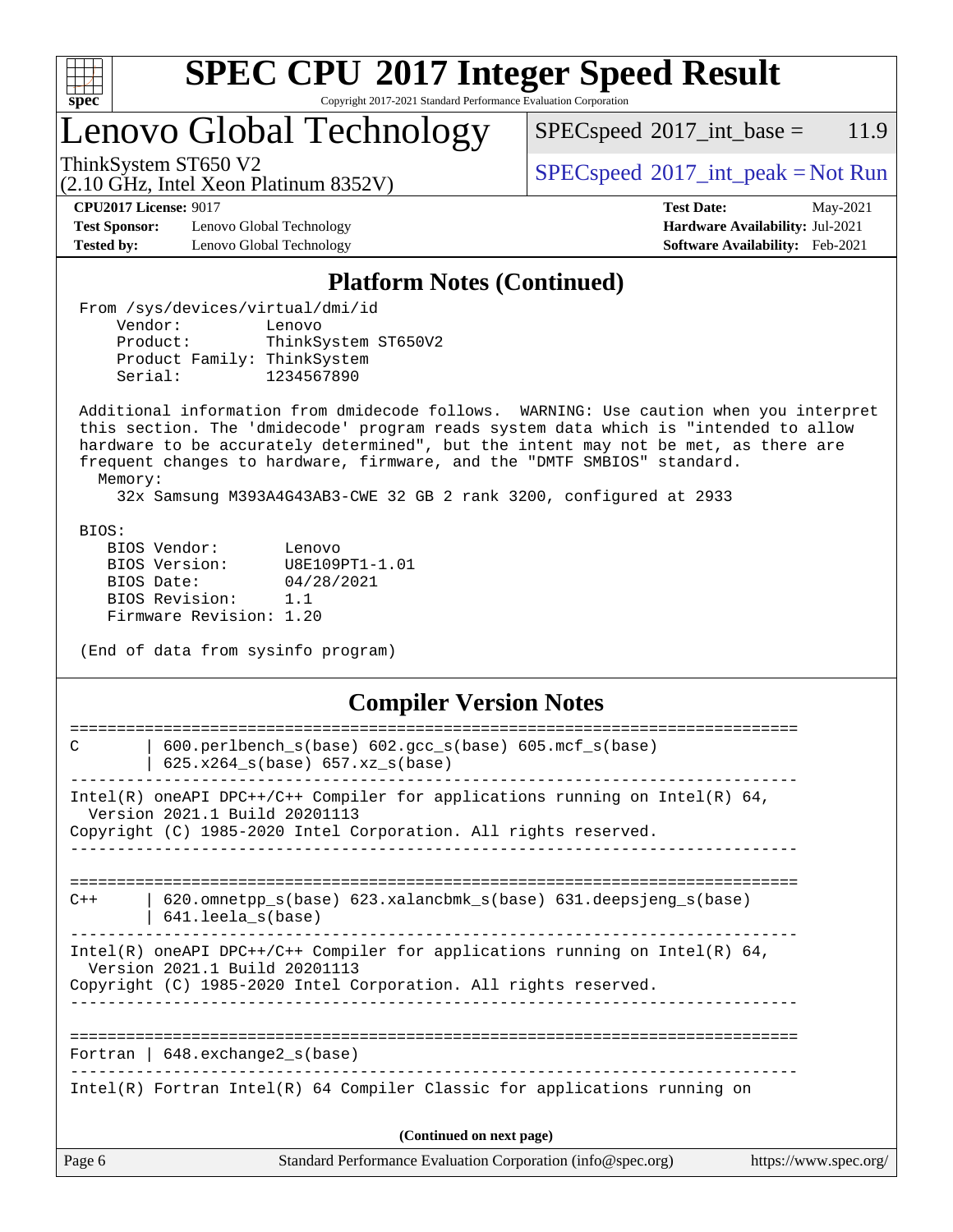

#### **[SPEC CPU](http://www.spec.org/auto/cpu2017/Docs/result-fields.html#SPECCPU2017IntegerSpeedResult)[2017 Integer Speed Result](http://www.spec.org/auto/cpu2017/Docs/result-fields.html#SPECCPU2017IntegerSpeedResult)** Copyright 2017-2021 Standard Performance Evaluation Corporation

## Lenovo Global Technology

 $SPECspeed^{\circ}2017\_int\_base = 11.9$  $SPECspeed^{\circ}2017\_int\_base = 11.9$ 

(2.10 GHz, Intel Xeon Platinum 8352V)

ThinkSystem ST650 V2<br>  $\begin{array}{c} \text{SPEC speed} \textdegree 2017\_int\_peak = Not Run \end{array}$ 

**[Test Sponsor:](http://www.spec.org/auto/cpu2017/Docs/result-fields.html#TestSponsor)** Lenovo Global Technology **[Hardware Availability:](http://www.spec.org/auto/cpu2017/Docs/result-fields.html#HardwareAvailability)** Jul-2021 **[Tested by:](http://www.spec.org/auto/cpu2017/Docs/result-fields.html#Testedby)** Lenovo Global Technology **[Software Availability:](http://www.spec.org/auto/cpu2017/Docs/result-fields.html#SoftwareAvailability)** Feb-2021

**[CPU2017 License:](http://www.spec.org/auto/cpu2017/Docs/result-fields.html#CPU2017License)** 9017 **[Test Date:](http://www.spec.org/auto/cpu2017/Docs/result-fields.html#TestDate)** May-2021

### **[Compiler Version Notes \(Continued\)](http://www.spec.org/auto/cpu2017/Docs/result-fields.html#CompilerVersionNotes)**

Intel(R) 64, Version 2021.1 Build 20201112\_000000

Copyright (C) 1985-2020 Intel Corporation. All rights reserved.

------------------------------------------------------------------------------

### **[Base Compiler Invocation](http://www.spec.org/auto/cpu2017/Docs/result-fields.html#BaseCompilerInvocation)**

[C benchmarks](http://www.spec.org/auto/cpu2017/Docs/result-fields.html#Cbenchmarks):

[icx](http://www.spec.org/cpu2017/results/res2021q2/cpu2017-20210524-26715.flags.html#user_CCbase_intel_icx_fe2d28d19ae2a5db7c42fe0f2a2aed77cb715edd4aeb23434404a8be6683fe239869bb6ca8154ca98265c2e3b9226a719a0efe2953a4a7018c379b7010ccf087)

[C++ benchmarks:](http://www.spec.org/auto/cpu2017/Docs/result-fields.html#CXXbenchmarks) [icpx](http://www.spec.org/cpu2017/results/res2021q2/cpu2017-20210524-26715.flags.html#user_CXXbase_intel_icpx_1e918ed14c436bf4b9b7c8bcdd51d4539fc71b3df010bd1e9f8732d9c34c2b2914e48204a846820f3c0ebb4095dea797a5c30b458ac0b6dffac65d78f781f5ca)

[Fortran benchmarks](http://www.spec.org/auto/cpu2017/Docs/result-fields.html#Fortranbenchmarks): [ifort](http://www.spec.org/cpu2017/results/res2021q2/cpu2017-20210524-26715.flags.html#user_FCbase_intel_ifort_8111460550e3ca792625aed983ce982f94888b8b503583aa7ba2b8303487b4d8a21a13e7191a45c5fd58ff318f48f9492884d4413fa793fd88dd292cad7027ca)

### **[Base Portability Flags](http://www.spec.org/auto/cpu2017/Docs/result-fields.html#BasePortabilityFlags)**

 600.perlbench\_s: [-DSPEC\\_LP64](http://www.spec.org/cpu2017/results/res2021q2/cpu2017-20210524-26715.flags.html#b600.perlbench_s_basePORTABILITY_DSPEC_LP64) [-DSPEC\\_LINUX\\_X64](http://www.spec.org/cpu2017/results/res2021q2/cpu2017-20210524-26715.flags.html#b600.perlbench_s_baseCPORTABILITY_DSPEC_LINUX_X64) 602.gcc\_s: [-DSPEC\\_LP64](http://www.spec.org/cpu2017/results/res2021q2/cpu2017-20210524-26715.flags.html#suite_basePORTABILITY602_gcc_s_DSPEC_LP64) 605.mcf\_s: [-DSPEC\\_LP64](http://www.spec.org/cpu2017/results/res2021q2/cpu2017-20210524-26715.flags.html#suite_basePORTABILITY605_mcf_s_DSPEC_LP64) 620.omnetpp\_s: [-DSPEC\\_LP64](http://www.spec.org/cpu2017/results/res2021q2/cpu2017-20210524-26715.flags.html#suite_basePORTABILITY620_omnetpp_s_DSPEC_LP64) 623.xalancbmk\_s: [-DSPEC\\_LP64](http://www.spec.org/cpu2017/results/res2021q2/cpu2017-20210524-26715.flags.html#suite_basePORTABILITY623_xalancbmk_s_DSPEC_LP64) [-DSPEC\\_LINUX](http://www.spec.org/cpu2017/results/res2021q2/cpu2017-20210524-26715.flags.html#b623.xalancbmk_s_baseCXXPORTABILITY_DSPEC_LINUX) 625.x264\_s: [-DSPEC\\_LP64](http://www.spec.org/cpu2017/results/res2021q2/cpu2017-20210524-26715.flags.html#suite_basePORTABILITY625_x264_s_DSPEC_LP64) 631.deepsjeng\_s: [-DSPEC\\_LP64](http://www.spec.org/cpu2017/results/res2021q2/cpu2017-20210524-26715.flags.html#suite_basePORTABILITY631_deepsjeng_s_DSPEC_LP64) 641.leela\_s: [-DSPEC\\_LP64](http://www.spec.org/cpu2017/results/res2021q2/cpu2017-20210524-26715.flags.html#suite_basePORTABILITY641_leela_s_DSPEC_LP64) 648.exchange2\_s: [-DSPEC\\_LP64](http://www.spec.org/cpu2017/results/res2021q2/cpu2017-20210524-26715.flags.html#suite_basePORTABILITY648_exchange2_s_DSPEC_LP64) 657.xz\_s: [-DSPEC\\_LP64](http://www.spec.org/cpu2017/results/res2021q2/cpu2017-20210524-26715.flags.html#suite_basePORTABILITY657_xz_s_DSPEC_LP64)

## **[Base Optimization Flags](http://www.spec.org/auto/cpu2017/Docs/result-fields.html#BaseOptimizationFlags)**

[C benchmarks](http://www.spec.org/auto/cpu2017/Docs/result-fields.html#Cbenchmarks):

[-DSPEC\\_OPENMP](http://www.spec.org/cpu2017/results/res2021q2/cpu2017-20210524-26715.flags.html#suite_CCbase_DSPEC_OPENMP) [-std=c11](http://www.spec.org/cpu2017/results/res2021q2/cpu2017-20210524-26715.flags.html#user_CCbase_std-icc-std_0e1c27790398a4642dfca32ffe6c27b5796f9c2d2676156f2e42c9c44eaad0c049b1cdb667a270c34d979996257aeb8fc440bfb01818dbc9357bd9d174cb8524) [-m64](http://www.spec.org/cpu2017/results/res2021q2/cpu2017-20210524-26715.flags.html#user_CCbase_m64-icc) [-fiopenmp](http://www.spec.org/cpu2017/results/res2021q2/cpu2017-20210524-26715.flags.html#user_CCbase_fiopenmp_4cde26b3fcccd23bd0bb70af4efc204325d72839eefa1147e34201101709f20b3deb62aad96701dea148529bf4ca48c90b72f3bf837ca148e297cf8a0ba6feb7) [-Wl,-z,muldefs](http://www.spec.org/cpu2017/results/res2021q2/cpu2017-20210524-26715.flags.html#user_CCbase_link_force_multiple1_b4cbdb97b34bdee9ceefcfe54f4c8ea74255f0b02a4b23e853cdb0e18eb4525ac79b5a88067c842dd0ee6996c24547a27a4b99331201badda8798ef8a743f577) [-xCORE-AVX512](http://www.spec.org/cpu2017/results/res2021q2/cpu2017-20210524-26715.flags.html#user_CCbase_f-xCORE-AVX512) [-O3](http://www.spec.org/cpu2017/results/res2021q2/cpu2017-20210524-26715.flags.html#user_CCbase_f-O3) [-ffast-math](http://www.spec.org/cpu2017/results/res2021q2/cpu2017-20210524-26715.flags.html#user_CCbase_f-ffast-math) [-flto](http://www.spec.org/cpu2017/results/res2021q2/cpu2017-20210524-26715.flags.html#user_CCbase_f-flto) [-mfpmath=sse](http://www.spec.org/cpu2017/results/res2021q2/cpu2017-20210524-26715.flags.html#user_CCbase_f-mfpmath_70eb8fac26bde974f8ab713bc9086c5621c0b8d2f6c86f38af0bd7062540daf19db5f3a066d8c6684be05d84c9b6322eb3b5be6619d967835195b93d6c02afa1) [-funroll-loops](http://www.spec.org/cpu2017/results/res2021q2/cpu2017-20210524-26715.flags.html#user_CCbase_f-funroll-loops) [-qopt-mem-layout-trans=4](http://www.spec.org/cpu2017/results/res2021q2/cpu2017-20210524-26715.flags.html#user_CCbase_f-qopt-mem-layout-trans_fa39e755916c150a61361b7846f310bcdf6f04e385ef281cadf3647acec3f0ae266d1a1d22d972a7087a248fd4e6ca390a3634700869573d231a252c784941a8) [-mbranches-within-32B-boundaries](http://www.spec.org/cpu2017/results/res2021q2/cpu2017-20210524-26715.flags.html#user_CCbase_f-mbranches-within-32B-boundaries) [-L/usr/local/jemalloc64-5.0.1/lib](http://www.spec.org/cpu2017/results/res2021q2/cpu2017-20210524-26715.flags.html#user_CCbase_jemalloc_link_path64_1_cc289568b1a6c0fd3b62c91b824c27fcb5af5e8098e6ad028160d21144ef1b8aef3170d2acf0bee98a8da324cfe4f67d0a3d0c4cc4673d993d694dc2a0df248b) [-ljemalloc](http://www.spec.org/cpu2017/results/res2021q2/cpu2017-20210524-26715.flags.html#user_CCbase_jemalloc_link_lib_d1249b907c500fa1c0672f44f562e3d0f79738ae9e3c4a9c376d49f265a04b9c99b167ecedbf6711b3085be911c67ff61f150a17b3472be731631ba4d0471706)

[C++ benchmarks:](http://www.spec.org/auto/cpu2017/Docs/result-fields.html#CXXbenchmarks)

```
-m64-Wl,-z,muldefs-xCORE-AVX512-O3-ffast-math
-flto -mfpmath=sse -funroll-loops -qopt-mem-layout-trans=4
-mbranches-within-32B-boundaries
-L/opt/intel/oneapi/compiler/2021.1.1/linux/compiler/lib/intel64_lin/
```
**(Continued on next page)**

| Page 7<br>Standard Performance Evaluation Corporation (info@spec.org)<br>https://www.spec.org/ |
|------------------------------------------------------------------------------------------------|
|------------------------------------------------------------------------------------------------|